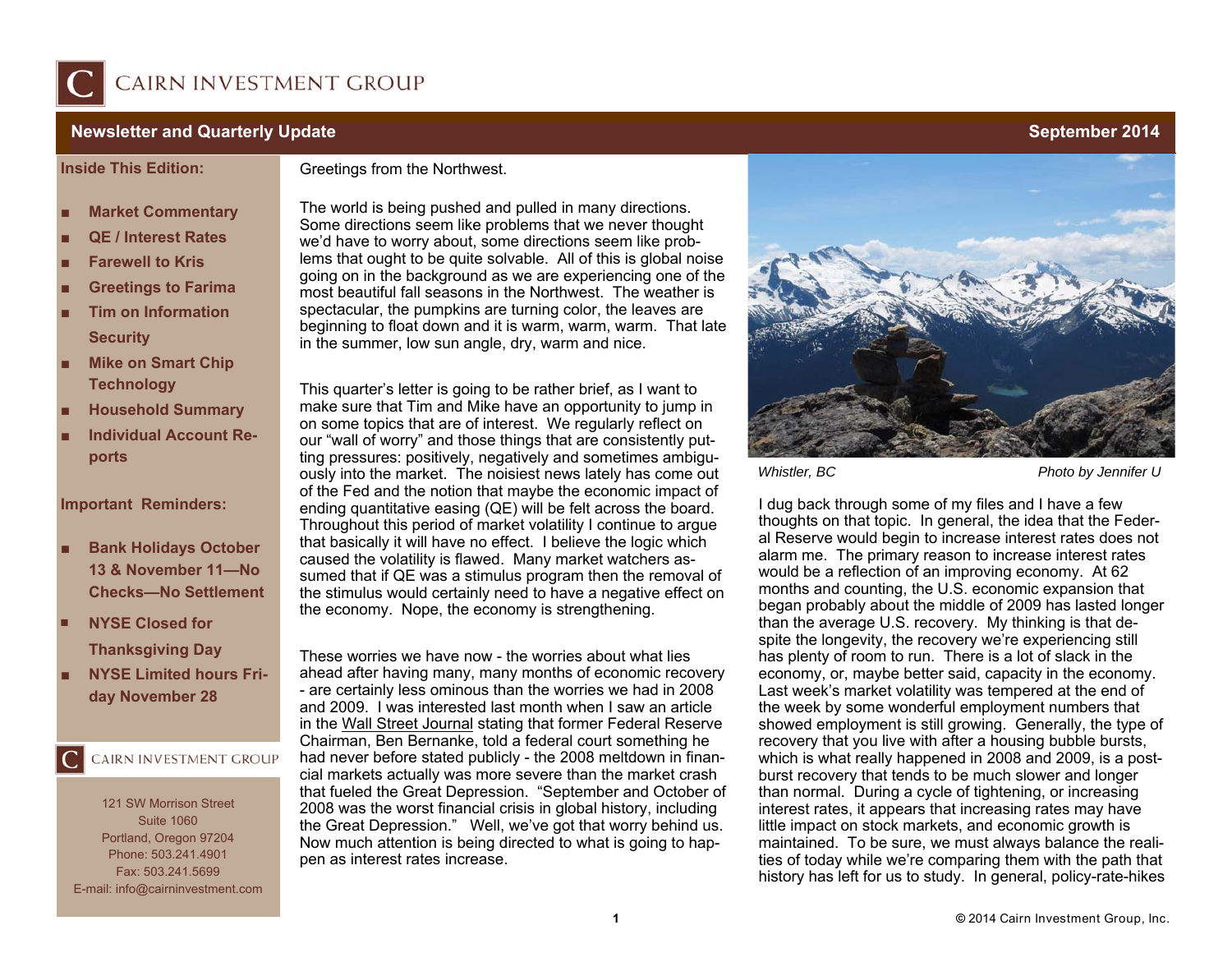

or interest rate increases are preceded by accelerating economic activity and tightening of economic constraints. Additionally, economic growth is typically continued during the rate-hike-policy cycle. After the rate-hike-cycle, growth remains positive and tends to moderate, easing economic constraints. It's also curious to see that generally the longermaturity bonds that people hold in their portfolios begin to sell off ahead of interest rate-hike-cycles. As we think about the yield curve going from lower to higher, that yield curve typically tends to flatten out during a period of increasing interest rates. It's not unusual for equity returns to be a little stagnant over the first few months of the period of time when interest rates are increased, but they typically return to an upward direction shortly thereafter.

One of the things that I have watched with quite a bit of interest is the strengthening U.S. dollar, particularly as it is compared to the Euro. I suspect one of the driving forces behind this has been the significant increase in energy production within the United States. A lot of these factors are beginning to lead me to the notion that we are going to have a good solid GDP (gross domestic product) number of around 3% in the U.S. for the next several years, and that Europe in general will lag behind, maybe by as much as 1%, which would put Europe's GDP at about 2%. And in another 2 or 3 years it might even be that Americans feel that European travel is a more reasonably priced holiday.

Speaking of holidays, I had a chance to take a bit of a road trip down to the San Francisco Bay area, and that put me in close proximity to some of the most vigorously growing Tractor Supply stores on the West Coast. Tractor Supply doesn't have a location in Oregon and so I was delighted to pull off the freeway in Northern California farm country and check out what has been a really strong retail story.

 We've had a change at Cairn Investment Group. Kris, our first voice and often first face that would greet people as they arrived at our office, has moved on. We're going to miss her. She has left for a new occupation in an industry that she enjoys – the Health, Beauty and Wellness Industry. This will give all of us at Cairn an opportunity to get to know Farima, who is moving from Bellevue to Portland to be in the uber-hip Portland scene. She's leaving a firm in the Bellevue area that is similar in size to Cairn. We welcome her and invite you to get to know her.

Probably the second most significant topic behind interest rates that people have been talking about is credit card identification theft, and in general personal information theft. Tim had a chance to answer this question for one of our investors recently, so I thought I would turn this

letter over to him so he can let you know about the things that we do to be as good as we possibly can at keeping everyone's information safe and secure.

— What are things coming to? After you see that Target, Home Depot, Jet Propulsion Labs and Bank of America have been hacked, it's impossible to say that anyone is totally secure. When the wrong guys with enough horse‐ power target a speci fic company, they have a good chance of getting into some part of that firm's system.

We at Cairn continue to upgrade our systems and procedures as threats and technology evolve. Right now, all of our desktops have a remotely managed anti-virus software that is continuously updated. Our server has its own resident version that is updated daily. Positioned between our server and the internet is a firewall device called "Sonic Wall" that monitors and restricts traffic in and out of our office with built in algorithms and the ability to completely shut o ff access ports if needed. There's not much more we can do on that front beyond unplugging from the internet completely. Since we need this connectivity to trade, move money, communicate via email, etc., this is the space we must operate in.

A recent article on the website MarketWatch.com titled "Your adviser could be an easy target for cyber crooks" included "4 questions to ask about cybersecurity." Here are those questions and our responses:

**Do you use 2 factor authentication?** Yes for entry into the system that allows movement of money, change of address or trading. Prior to accessing the trade system one needs to gain general entry on to our desktops. For this we use a password, changed every 90 days, with a minimum complexity level rated by Microsoft as "Complex." 2 factor authentication requires that each of us use a device that generates a unique number that is good for only 30 seconds. This is entered in conjunction with a password to gain entry. Any‐ one "hacking" in and stealing a password would be frustrated to learn that they cannot proceed without this number.

**Do you use secure email?** Yes, but rarely. Cairn's policy is to limit the type of information shared via email to not include account numbers or personal data. If we must, we will send a passcode protected .pdf with this infor‐ mation. We have a secure channel to communicate with our custodian on